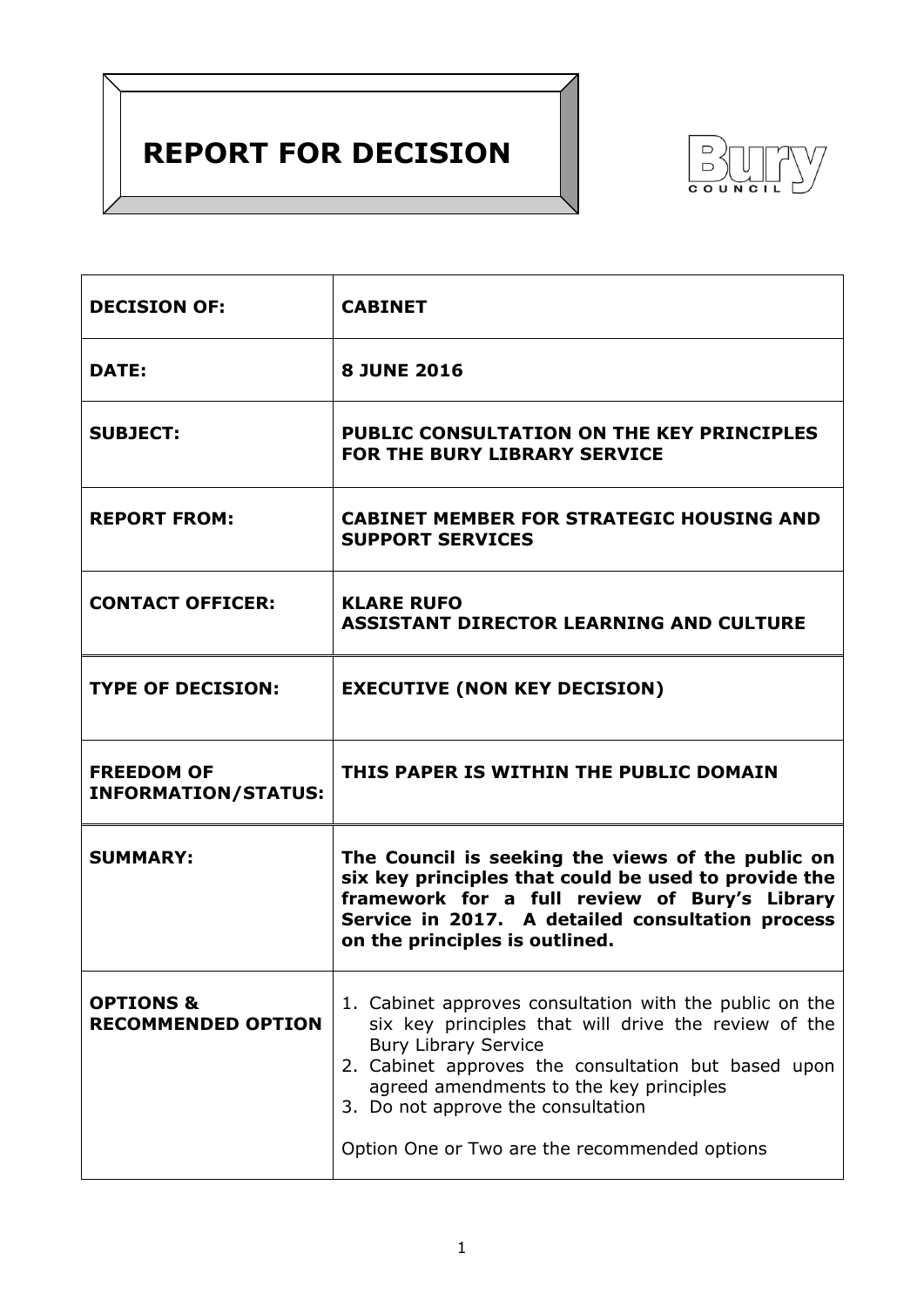| <b>IMPLICATIONS:</b>                                                                                            |                                                                                                                                                                                                                                                                                                                                                                                                                                                                                                                                      |
|-----------------------------------------------------------------------------------------------------------------|--------------------------------------------------------------------------------------------------------------------------------------------------------------------------------------------------------------------------------------------------------------------------------------------------------------------------------------------------------------------------------------------------------------------------------------------------------------------------------------------------------------------------------------|
| <b>Corporate Aims/Policy</b><br><b>Framework:</b>                                                               | They conform with the policy framework of the council.<br>Under Community and Partnerships:<br>Build capacity in (and with) communities to encourage<br>empowerment and reduce demand on services.                                                                                                                                                                                                                                                                                                                                   |
| <b>Statement by the S151</b><br>Officer:<br><b>Financial Implications</b><br>and Risk<br><b>Considerations:</b> | The costs of undertaking this review will be funded<br>within existing budgets.                                                                                                                                                                                                                                                                                                                                                                                                                                                      |
| <b>Health and Safety</b>                                                                                        | Health & Safety issues will be considered at all stages<br>throughout the review, and as specific proposals are<br>developed.                                                                                                                                                                                                                                                                                                                                                                                                        |
| <b>Statement by Executive</b><br><b>Director of Resources:</b>                                                  | All wider resource issues, e.g. assets, IT, and HR<br>implications will be considered at all stages of the<br>review.                                                                                                                                                                                                                                                                                                                                                                                                                |
| <b>Equality/Diversity</b><br>implications:                                                                      | The Council has a requirement to have due regard to its<br>public sector equality duty and other equality obligations<br>under the Equality Act 2010.<br>Further details are outlined at section 7 of the report                                                                                                                                                                                                                                                                                                                     |
| <b>Considered by</b><br><b>Monitoring Officer:</b>                                                              | Yes<br>There are 3 matters that the Council needs to consider:<br>1. The duty to provide a comprehensive and efficient<br>library service pursuant to the Public Libraries and<br>Museums Act 1964<br>2. The requirement to have due regard to its public<br>sector equality duty and other equality obligations<br>under the Equality Act 2010<br>3. That the consultation process is fair and thorough.<br>Legal advice has been sought at an early stage in the<br>review process and will continue to be provided<br>throughout. |
| <b>Wards Affected:</b>                                                                                          | All                                                                                                                                                                                                                                                                                                                                                                                                                                                                                                                                  |
| <b>Scrutiny Interest:</b>                                                                                       |                                                                                                                                                                                                                                                                                                                                                                                                                                                                                                                                      |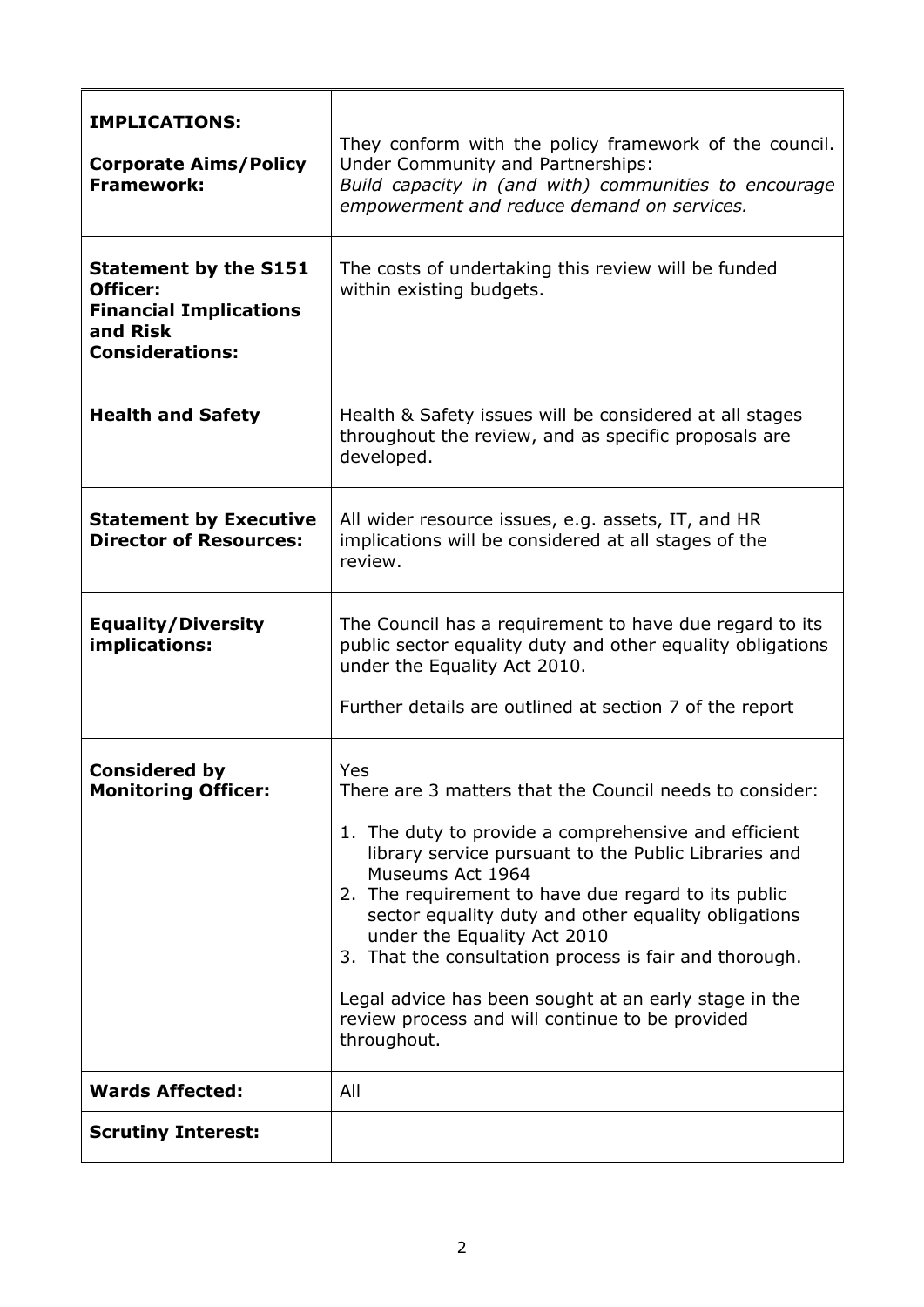## **TRACKING/PROCESS DIRECTOR: Executive Director of Children, Young People & Culture**

| Chief Executive/<br>Strategic Leadership<br>Team | Executive<br>Member/Chair | <b>Ward Members</b> | Partners |
|--------------------------------------------------|---------------------------|---------------------|----------|
|                                                  |                           |                     |          |
| <b>Scrutiny Committee</b>                        | Committee                 | Council             |          |
|                                                  |                           |                     |          |

## **1.0 BACKGROUND**

- **1.1** In response to the continued pressure on Council budgets as a result of the 2016/17 Comprehensive Spending Review, the Council must find ways of delivering savings over the next four years whilst continuing to meet its legal duties to provide Bury residents with comprehensive and efficient services.
- **1.2** The Council remains fully committed to retaining a high quality Library Service in the borough but anticipates that there will need to be changes, including the possibility of a reduction in the number of libraries. Despite this the Council will continue to provide a service that meets its legal duties and supports the aspirations of residents of all ages for development of reading skills for the youngest, lifelong learning and access to books and information.
- **1.3** In developing options for change, the Council will consider the contribution that digital technologies can make to developing and improving its Library Service. This is in line with recent guidance from the Department for Culture, Media and Sport on libraries as a statutory service. Inspiring and enabling all Bury residents to take advantage of digital opportunities will be another consideration for the review.
- **1.4** The Council also recognises the importance of libraries as community spaces and wishes to explore ways of working together with local communities to strengthen the role their local library plays in meeting community needs.
- **1.5** The scope of the current Library Service in Bury is detailed in Appendix 1.

## **2.0 STRATEGIC PRIORITIES**

- **2.1** The strategic direction for the service is based upon three priorities. The first two are defined by the Council's statutory duties with respect to libraries. The third by a recognition that within Bury the Library service has developed an important community function, including that of promoting digital learning and inclusion.
- **2.2 Strategic priority 1**: To provide a Library Service across the borough which provides all residents with access to books, physical and electronic resources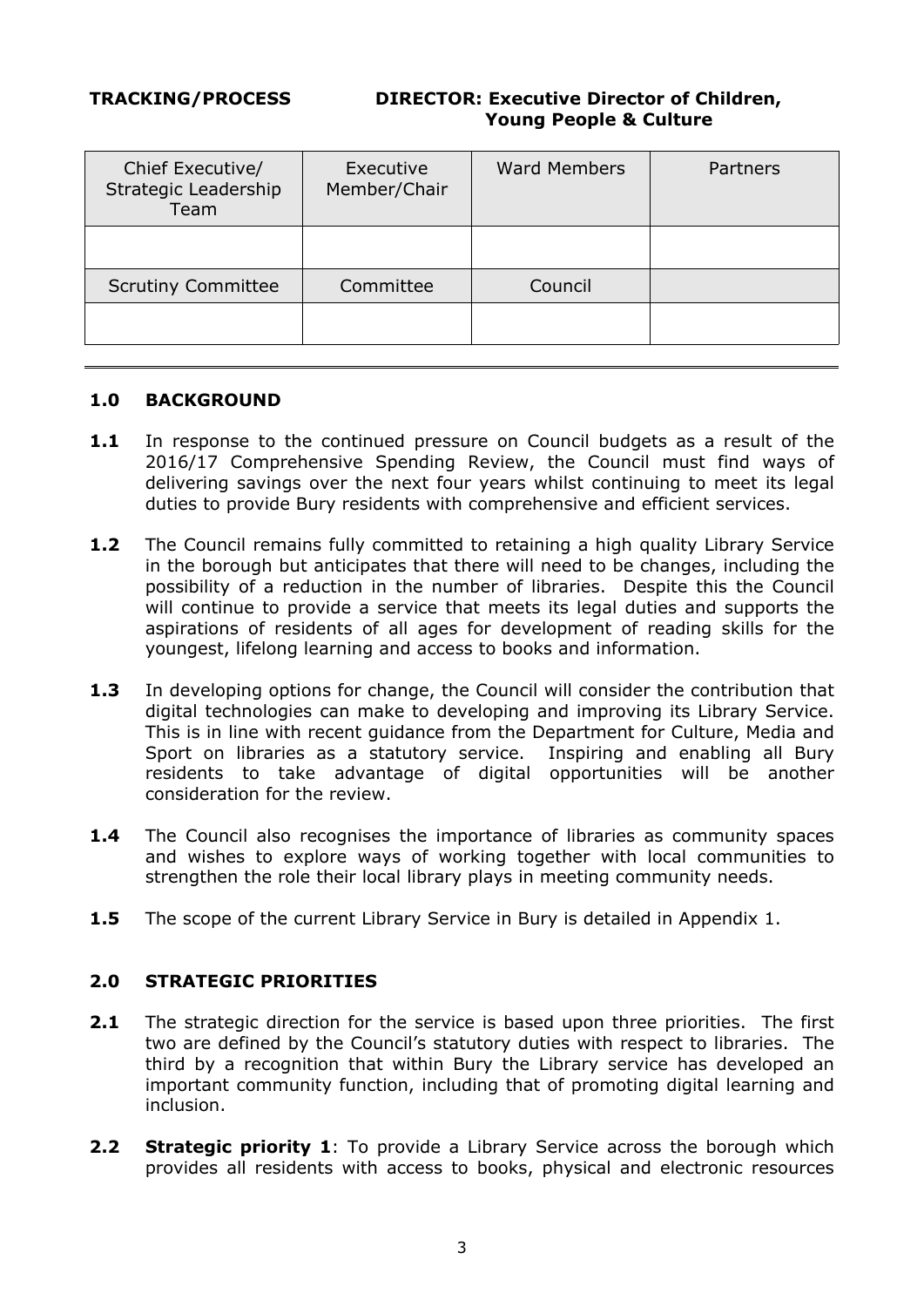sufficient in number, range and quality to support lifelong learning, the development of new skills, including digital skills and the effective use of information. Also to ensure that the needs of more vulnerable residents and groups protected by Equalities legislation are taken fully into account in the provision of such services.

- **2.3** The Public Libraries and Museums Act 1964 requires the public library service to be '*comprehensive and efficient*'. However recent legal judgements have clarified that this *'cannot mean that every resident lives close to a library...*' but that the local authority is *'delivering a service that is accessible to all residents using reasonable means, including digital technologies.*'
- **2.4 Strategic Priority 2:** To provide a comprehensive and cost effective library service
- **2.5** Investing in technology is relevant to the provision of both a 'comprehensive' and 'cost effective' service and overlaps with Strategic Priority 1. Technology now exists which allows the introduction of partially staffed libraries, extended opening at physical sites; the extension of existing on-line services to increase remote access; and a better digital offer for customers including those with sensory impairment.
- **2.6 Strategic Priority 3:** To meet local aspirations for a network of community spaces across the borough in which the local authority and communities can work as partners in meeting local needs**.**
- **2.7** This priority addresses not just community aspirations, but a corporate aspiration to promote community empowerment and self reliance, as stated in the new Corporate Vision, under the Communities and Partnerships objective - 'Build capacity in (and with) communities to encourage empowerment and reduce demand on services.'
- **2.8** Linked to this is the Council's interest in encouraging volunteers across the Library Service, supporting the delivery of both traditional and digital services.

## **3.0 SIX KEY PRINCIPLES**

**3.1** Arising out of the Strategic Priorities the Council has devised a set of six key principles to guide a review of the library service in 2016.

**Principle 1** - To provide a Library Service across the borough which provide all residents with access to libraries and electronic services sufficient in number, range and quality to support reading for pleasure, lifelong learning, the development of new skills and the effective use of information.

**Principle 2** - To ensure that the needs of more vulnerable residents and groups protected by Equalities legislation are taken fully into account in the provision of these services.

**Principle 3** - To ensure that the resources committed to the library service are used as efficiently as possible by exploring options to reduce running and maintenance costs and to share premises with Council and other services.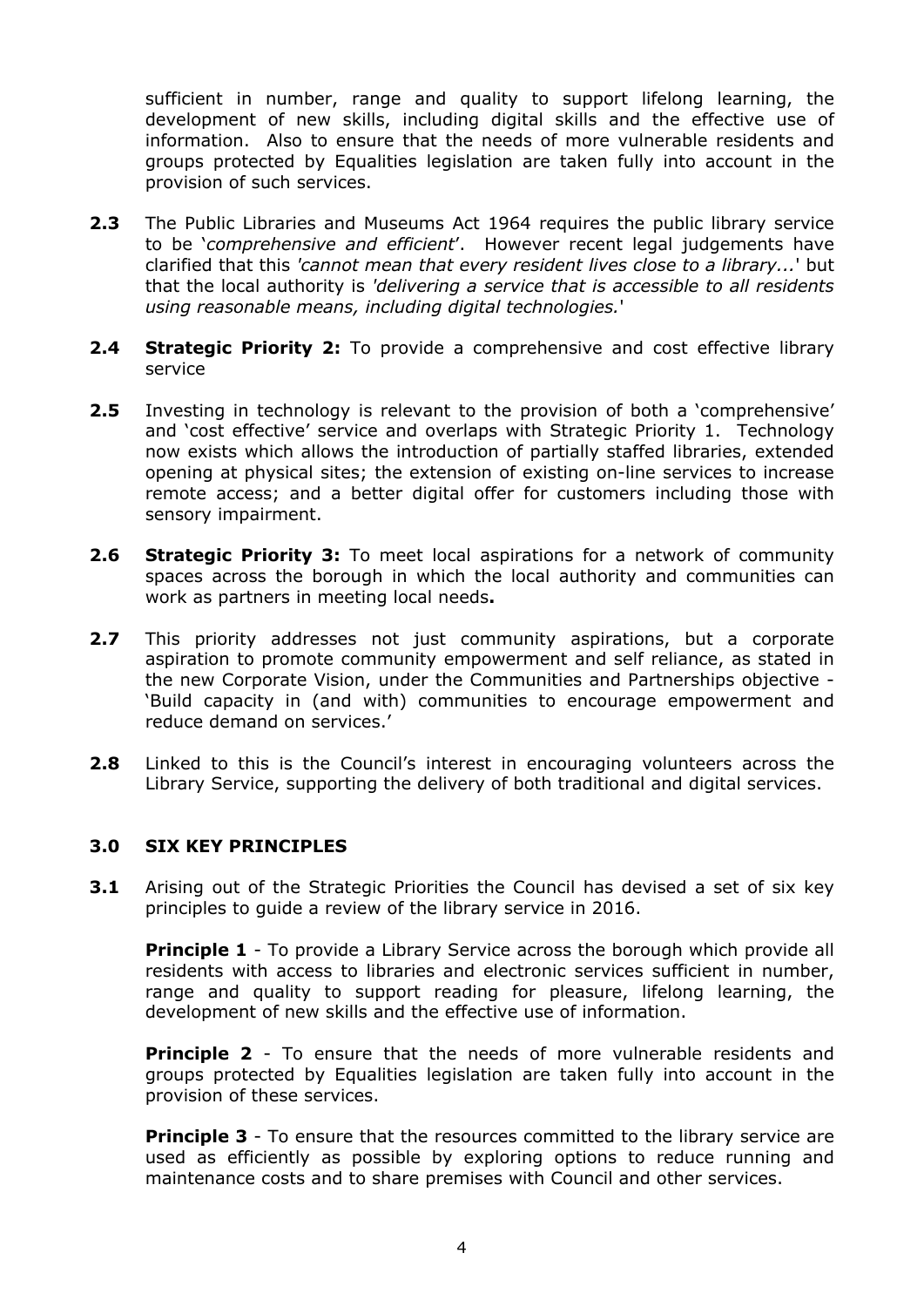**Principle 4** - To explore options for investing in technology to improve access to the library service for example by extending opening hours, increasing our digital services and enhancing provision for those with sensory impairments.

**Principle 5** - To welcome the contribution that members of the community can make to the Library Service as volunteers, supporting both traditional and digital services.

**Principle 6** - To meet local aspirations for a network of community spaces across the borough in which the council and local communities can work together as partners in meeting local needs.

These principles provide an indication of the Council's direction of travel for the Library Service. They would thus form the basis for a full consultation with Bury residents to allow them to feedback their views and help to inform future decisions.

**3.2** The Council will also have due regard during this review of the Library Services of its Public Sector Equality Duty, and will ensure that any equality issues are fully considered, in particular where changes in service might have a negative impact on a vulnerable group of residents or a group protected by the Equality Duty legislation.

## **4.0 CONSULTATION**

- **4.1** It is proposed to carry out a 12 week consultation with Bury residents on the six key principles outlined above. The consultation will seek to gather the views of both current library users and non-users.
- **4.2** The consultation will be based around a survey which is included in this report as Appendix 2.
- **4.3** There will be electronic dissemination of this survey through the Council and Library website, through the Council's Social Media accounts on Facebook and Twitter, through an e-zine, through the Council intranet to council employees and to schools and colleges
- **4.4** During the consultation period public meetings will be arranged at a number of libraries and special meetings will be organised with key stakeholders including those representing sensory impaired library users and more elderly people. There will also be opportunities for community groups to organise and hold meetings of their own on the consultation, and consultation with the Youth Cabinet.
- **4.5** An external consultancy will be employed to support the consultation process and to carry out an extensive telephone survey to supplement the survey and meetings.
- **4.6** It is planned that following this consultation proposals for changes to the Library Service will be developed resulting in a further report to Cabinet. There will then be a second public consultation on any proposals agreed by Cabinet.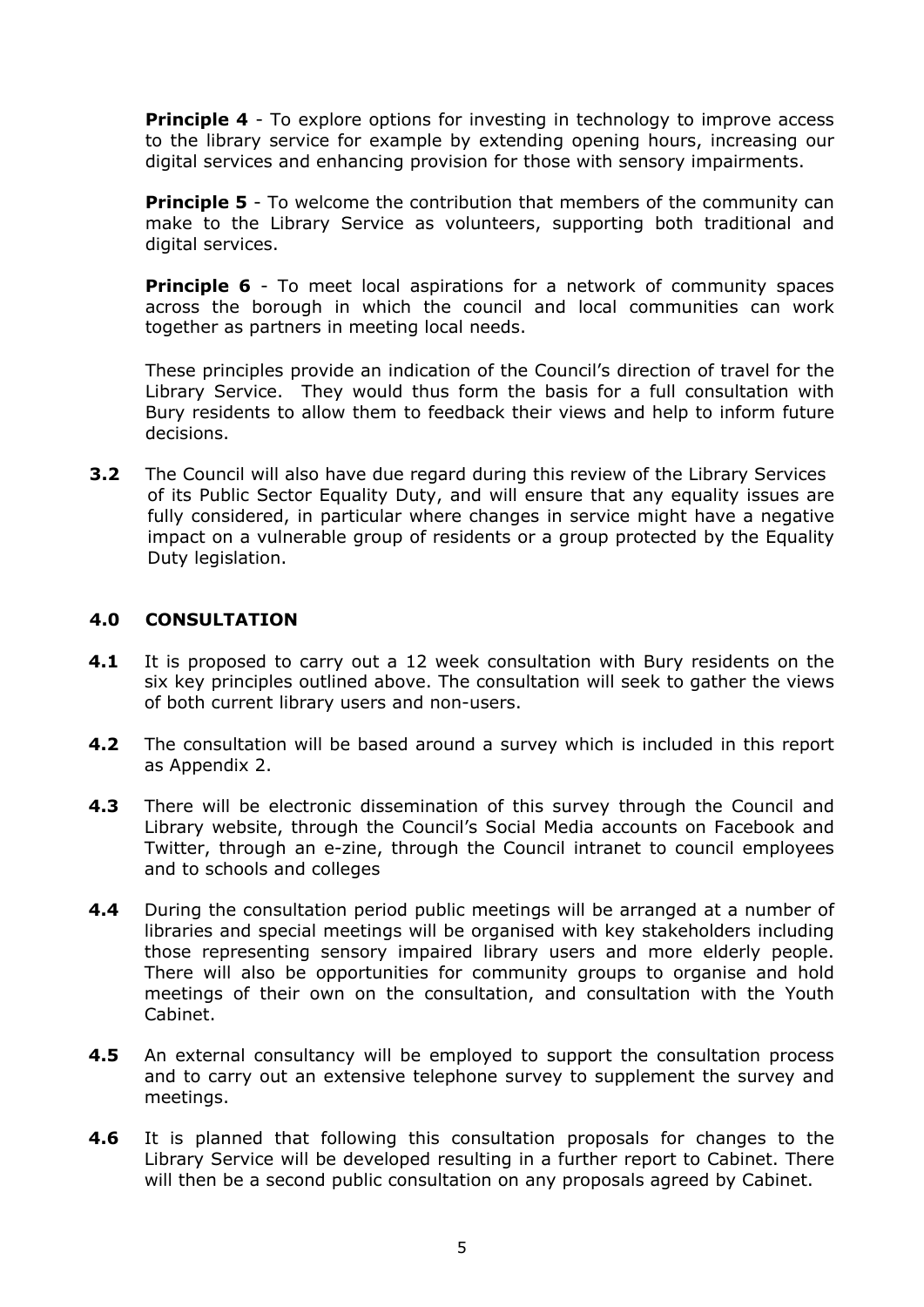**4.7** The proposed timetable is as follows. Dates are indicative at this stage:

| Report to Cabinet for Consultation          | 8 June 2016                                             |
|---------------------------------------------|---------------------------------------------------------|
| <b>First Public Consultation</b>            | 13 <sup>th</sup> June to 5 <sup>th</sup> September 2016 |
| Report to Cabinet outlining                 | 19th October 2016                                       |
| proposed changes resulting from             |                                                         |
| consultation                                |                                                         |
| Second Public Consultation                  | Within the period November 2016                         |
|                                             | to February 2017                                        |
| Final Report to Cabinet on   8th March 2017 |                                                         |
| decisions to be taken                       |                                                         |
| Staff consultation                          | Within the period April 2017 to                         |
|                                             | May 2017                                                |
| Implementation                              | From 1 July 2017                                        |

#### **5.0 FINANCIAL IMPLICATIONS**

- **5.1** The consultation process will be funded through the resources of the Department for Children, Young People and Culture.
- **5.2** In order to ensure that the consultation captures the views of as many residents as possible, both current library users and non-users, it is proposed to employ an external organisation to advise on and carry out part of the consultation. This organisation will have a track record of mobilising strong representative responses from public consultations and on the use of digital media for supporting the consultation process. The likely cost of this support will be £13,000.

#### **6.0 RISKS**

- **6.1** Along with the potential challenge to the final decisions made regarding the Library service on equality issues, the other key risk associated with a consultation activity such as this is a legal challenge to the process and consequential reputational damage to the Council.
- **6.2** Recent case law relating to consultations, in particular related to Library Services, has shown that Councils should develop through the process a vision for the service and key principles which may then be used to develop options for change. In cases of legal challenge Council's have presented a series of options, often based upon financial requirements, without first developing a vision for the future of the service to which stakeholders are able to contribute.
- **6.3** The recommended option in this report is to consult with all stakeholders on six key principles for the Service. This will mitigate the potential for legal challenge.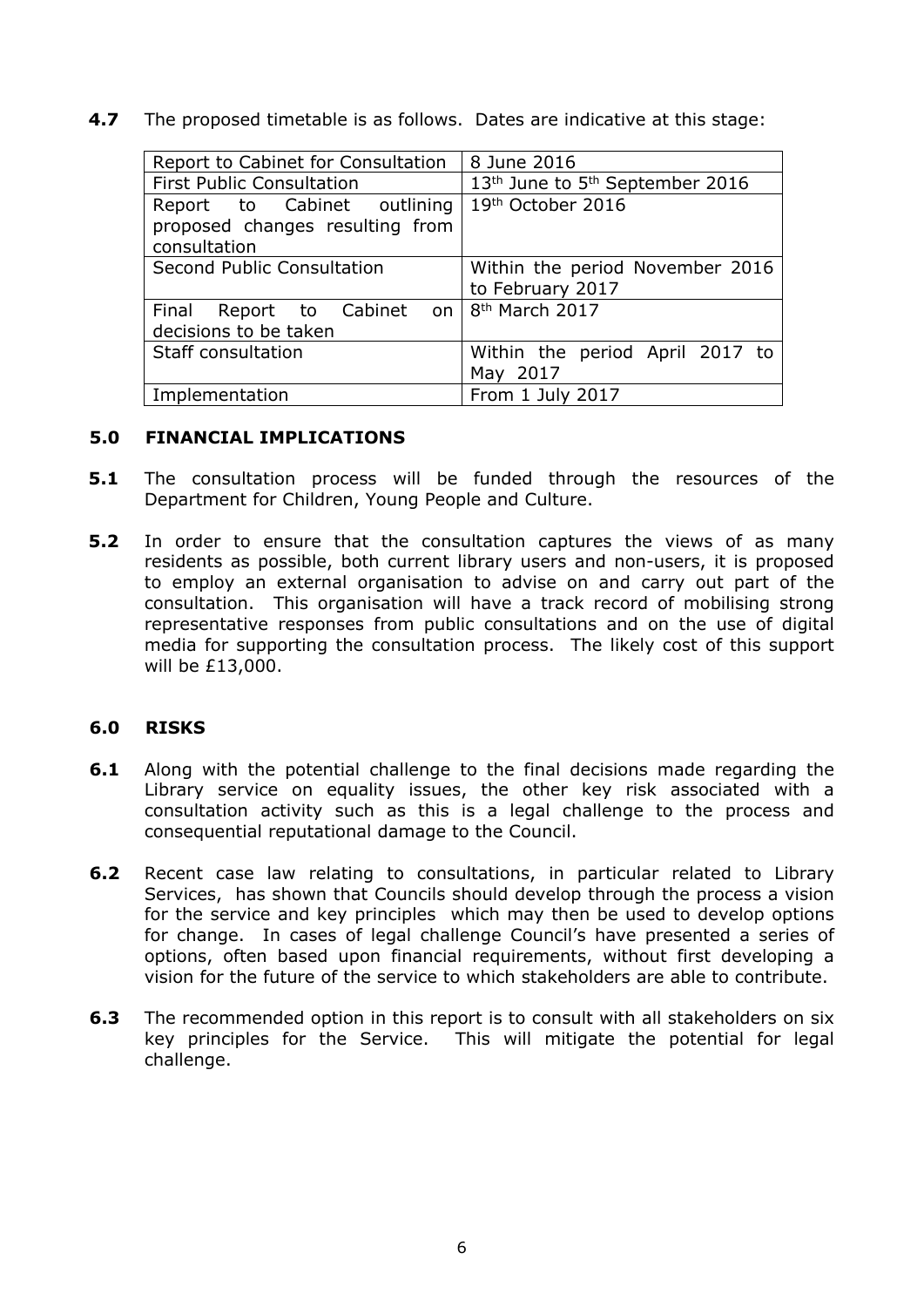# **7.0 EQUALITY AND DIVERSITY ISSUES**

- **7.1** The consultation process, with support from an external agency, will seek to capture fully representative views of the residents of the Borough and in line with the authority's Public Sector Equality Duty. This will provide the Council with an accurate and legally defensible measure of the Bury public's views on which to base future decision making.
- **7.2** A study of Bury library users carried out by Mott MacDonald in 2014 has shown that the over 65 Bury population would be the most likely of the protected groups to face accessibility issues from any future rationalisation of Library services. The consultation process will be designed to ensure that the views of over-65s are appropriately represented as a result of the various planned activities outlined in Section 4.0.
- **7.3** A full equality impact assessment will be carried out to accompany any recommended changes to provision resulting from the proposed consultation.

# **8.0 CONCLUSION**

- **8.1** Bury has a strong and well respected Library Service which has developed innovative ways to promote reading, learning and entrepreneurship amongst Bury residents. It provides important services to Bury's vulnerable groups and in many townships the Library acts as an important community hub.
- **8.2** The need to find on-going and substantial savings due to central government pressures means that the Library Service, alongside other council services, will need to be reviewed in the future to establish the level of provision needed and the types of services that should be offered. Before that happens it is important to work with Bury residents and stakeholders to identify the key principles that should underlie the library Service for the future.
- **8.3** This paper identifies a number of key principles which can help to start these discussions with Bury residents and outlines a consultation process which will help to ensure a fully representative response from such a process to inform future Council decision-making.

## **List of Background Papers:-**

Appendix 1: Bury Library Service and Activities

Appendix 2: On-line Survey for the Library Review

## **Contact Details:-**

Klare Rufo Assistant Director, Learning and Culture [k.rufo@bury.gov.uk](mailto:k.rufo@bury.gov.uk) 0161 253 5720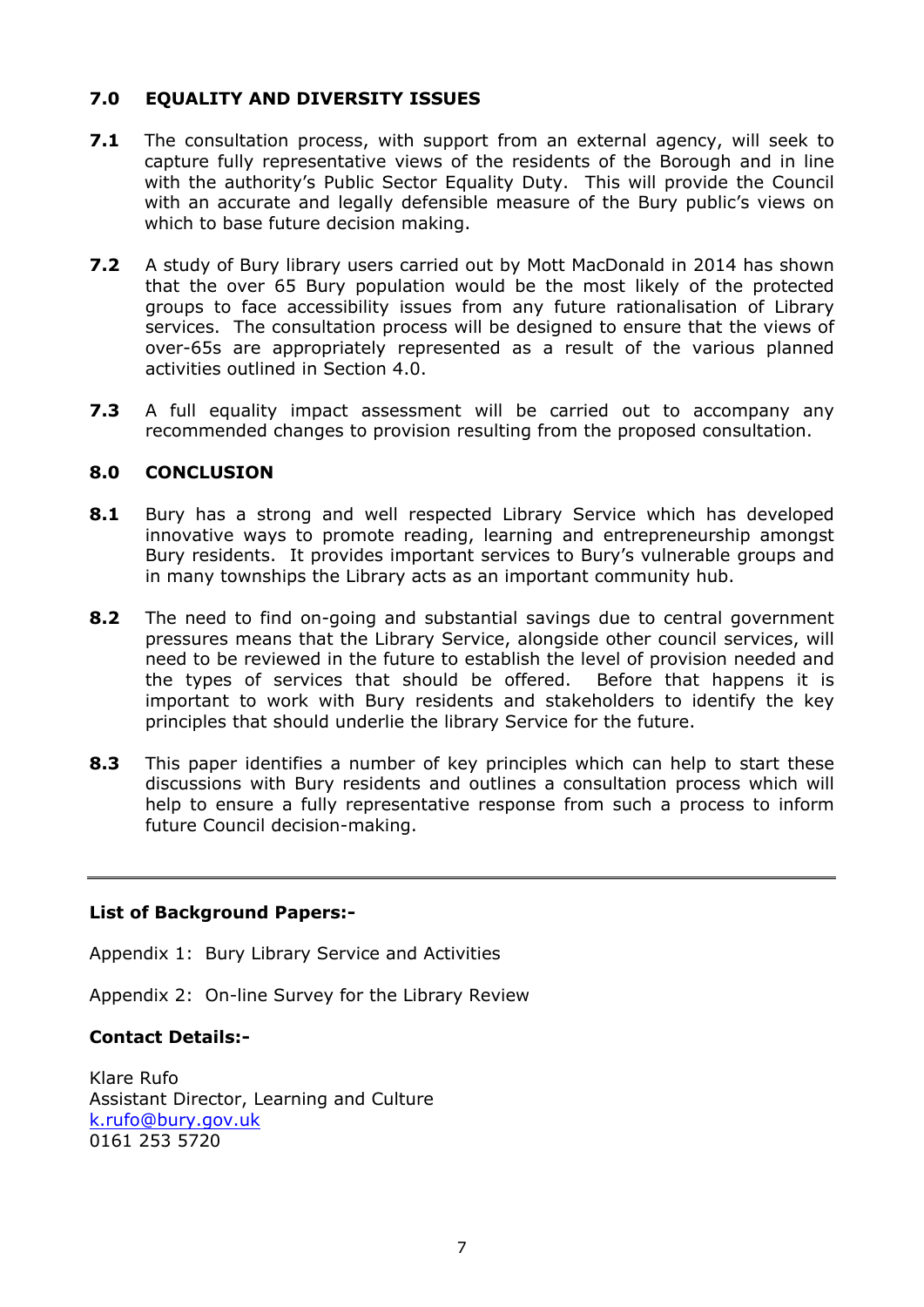# **Appendix 1** - **Bury Library Service and Activities**

Libraries are community spaces where people meet and feel safe, providing opportunities for people to be culturally and socially active and have access to the information they need in order to make the best choices for themselves and their family. Our objectives are to provide:

- A service which is customer focused and responsive to their needs and expectations;
- The highest possible standard of customer care;
- Quality resources and spaces for a variety of groups and individuals;
- Cost effective services that demonstrate value and quality;
- Services that meet the individual and diverse needs of the local community;
- Improved literacy skills for people of all ages and the promotion of reading;
- Opportunities for people to realise their potential through learning, volunteering and community involvement;
- Strong partnerships and links with community organizations and local services to develop new projects and to enhance existing activities;
- A well trained staff who are encouraged to participate in the development of the service and improve links with and in the community

## **55,388 ADULT MEMBERS 15,496 JUNIOR MEMBERS 673 GROUP MEMBERS**

# **SERVICE POINTS**

- 6 township libraries
	- 3 of which are Libraries and Adult Learning Centres
- 5 Community Centres and Libraries
	- Established in partnership with local communities with SRB5/BLF funding
- 3 small community libraries
- 1 extended hours library at Castle Leisure Centre with some staffing
- Archives and Family History (Centre for Cultural Collections)
- Sensory Unit providing specialist resources for visually and hearing impaired clients
- Online/virtual services: online reference books; e-books; e-audio; online catalogue and requests
- Home Library Service for people unable to access a library

# **LIBRARIES OPEN 510 HOURS A WEEK 795,200 LIBRARY VISITS A YEAR**

## **BOOKS, READING AND READER DEVELOPMENT**

Books and reading are still central to what we do, although books now include audio and ebooks as well as online content. Creating and managing a diverse book stock is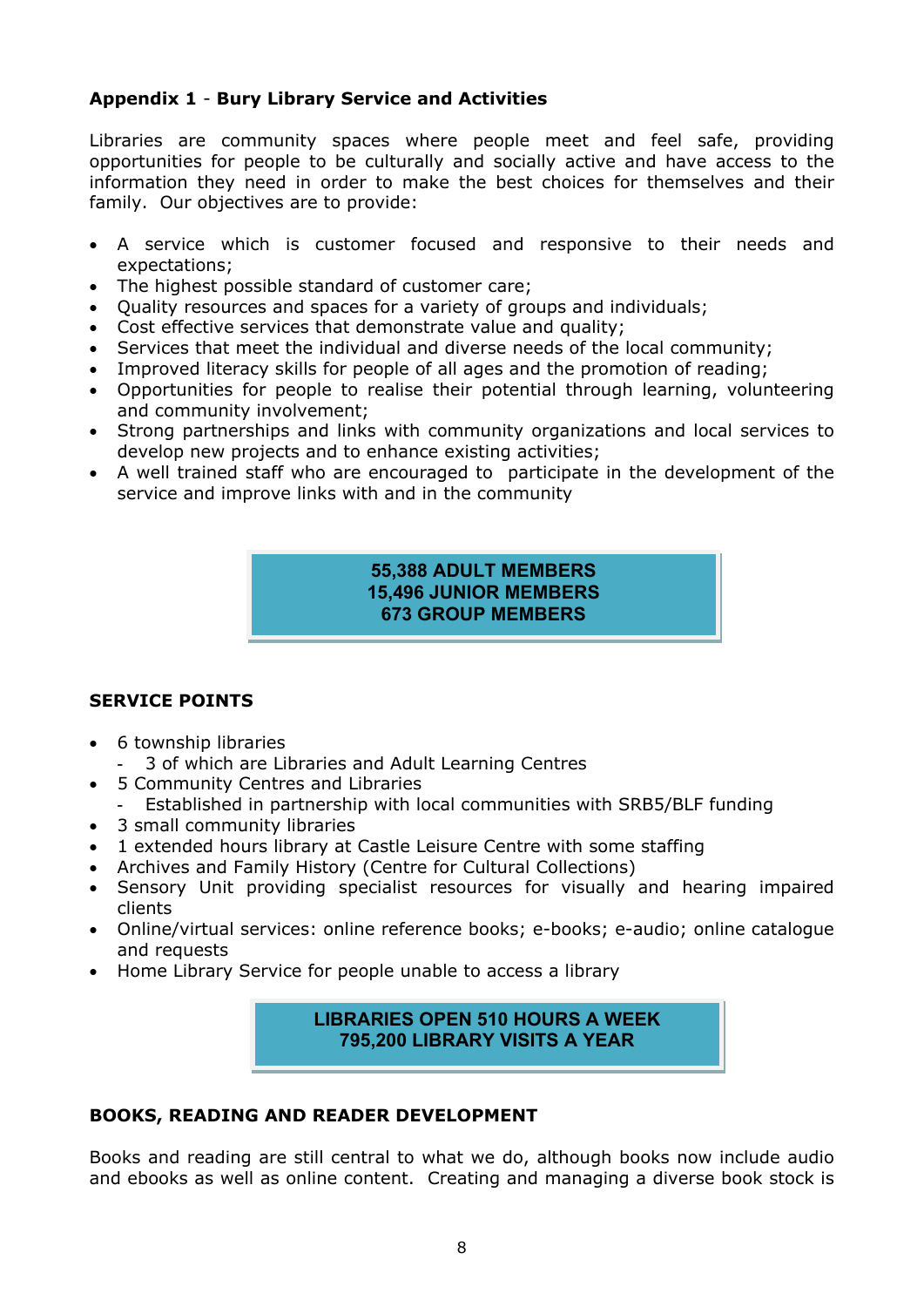increasingly important in times of budget reductions and an increase of other leisure and information sources. The term reader development encompasses the work libraries do to encourage reading for pleasure and to support lifelong learning by:

- Ensuring the reading experience is available to all
- Encouraging library users irrespective of age and background to widen their reading interests through displays, promotions and information
- Promoting equal opportunities and social inclusion by purchase of stock which reflects readers' tastes and the cultural diversity of the community
- Providing a wide variety of titles not just best sellers.
- Encouraging non-readers and emergent readers.
- Offering opportunities to people to share their reading experience through such things as reader groups and social media
- Raising the status of reading as a creative activity
- Ensuring that all staff are confident in the principles of reader development

# **190,159 BOOKS 15,000 NEW BOOKS PURCHASED EACH YEAR 487,199 BOOKS BORROWED ANNUALLY**

#### **ADVICE AND INFORMATION**

Libraries provide access to the information people need in order to live full lives and make good choices. Staff are able to assist on a wide range of issues including: accommodation and housing; financial issues; income and benefits; volunteering; employment and training.

The service has an increasing role in supporting people looking for work and provides assistance and training in Universal Jobmatch and other employment skills including: IT training; CV techniques; interview techniques; applications forms and covering letters.

## **149,200 ENQUIRIES ANNUALLY 100+ PEOPLE EVERY DAY USE THE LIBRARY TO HELP LOOK FOR WORK 4 JOB CLUBS**

## **COUNCIL INFORMATION POINTS**

Libraries have a key role to play in enabling customer access to council services and are one of the few places where people can be assisted face to face. Services provided include:

- Freephone for Council tax etc
- Links to Six Town Housing including repairs and Home Options
- Homelessness including referrals, help with emergency funding, Porch boxes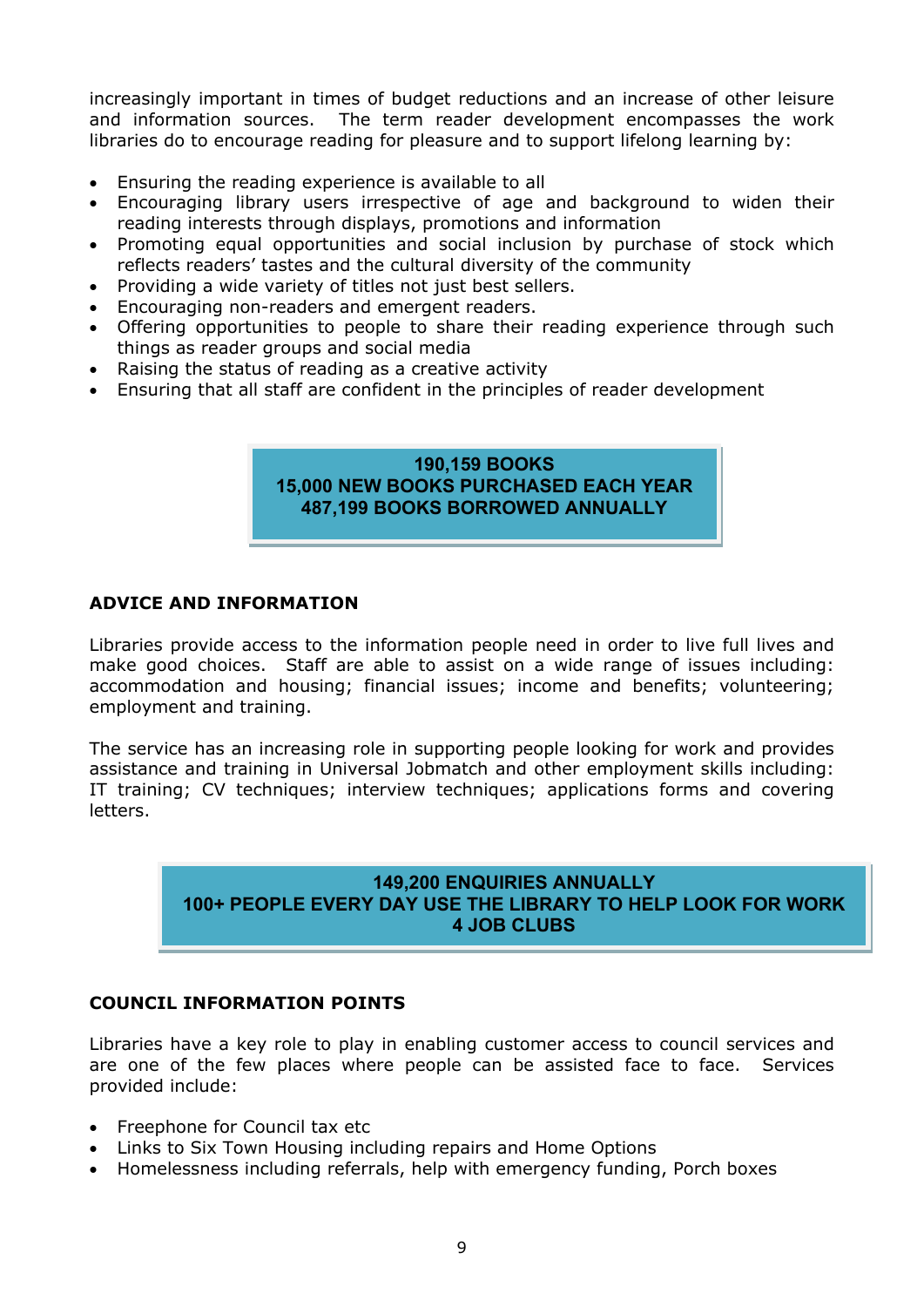- Help with planning enquiries
- Payments: Council tax; rents; Carelink; invoices; Adult Education; Carers; Business rates; truancy fees and litter fines
- Report a problem e.g Missed bin collection; bulky collections; reporting pot holes

In addition there are a range of other services and resources including: hearing aid batteries; food caddies and bags; condom distribution scheme

#### **£529,994 IN COUNCIL PAYMENTS LAST YEAR 5,275 FINANCIAL TRANSACTIONS 71,800 COUNCIL ENQUIRIES LOGGED LAST YEAR DISTRIBUTION OF FOOD CADDIES BY LIBRARIES SAVING £16K+ EVERY YEAR**

#### **COMMUNITY INVOLVEMENT AND VOLUNTEERING**

Bury Libraries have been actively working with local communities since the 1990s and was considered to be the pioneers of community engagement and development by libraries receiving national recognition. Partnerships with local communities led to the opening of 10 libraries/community centres. Community groups and individuals are actively involved in providing and developing services for local people both in the library and out in the community, working alongside staff and other organisations. Provision includes:

- Community lunches and over 50s groups
- Leisure and social groups
- Space for meetings
- Office space and admin support for community groups
- Youth groups
- Childminding groups
- Community and environmental projects
- Training and educational opportunities

Volunteering is encouraged and supported including providing assisted places for people with special needs. Opportunities and training are tailored to individuals both in and out of the library

#### **130 VOLUNTEERS 0VER 7,500 VOLUNTEER HOURS EVERY YEAR 6,243 EVENTS HELD LAST YEAR 65,008 PEOPLE ATTENDED**

#### **DIGITAL INCLUSION**

Libraries have a key role in creating a digitally enabled community by promoting the take up of digital services and assisting residents to become 'digitally enabled'. They provide the skills, access, motivation and trust to get people online. We are working with partners and volunteers to provide a range of training assisting people in building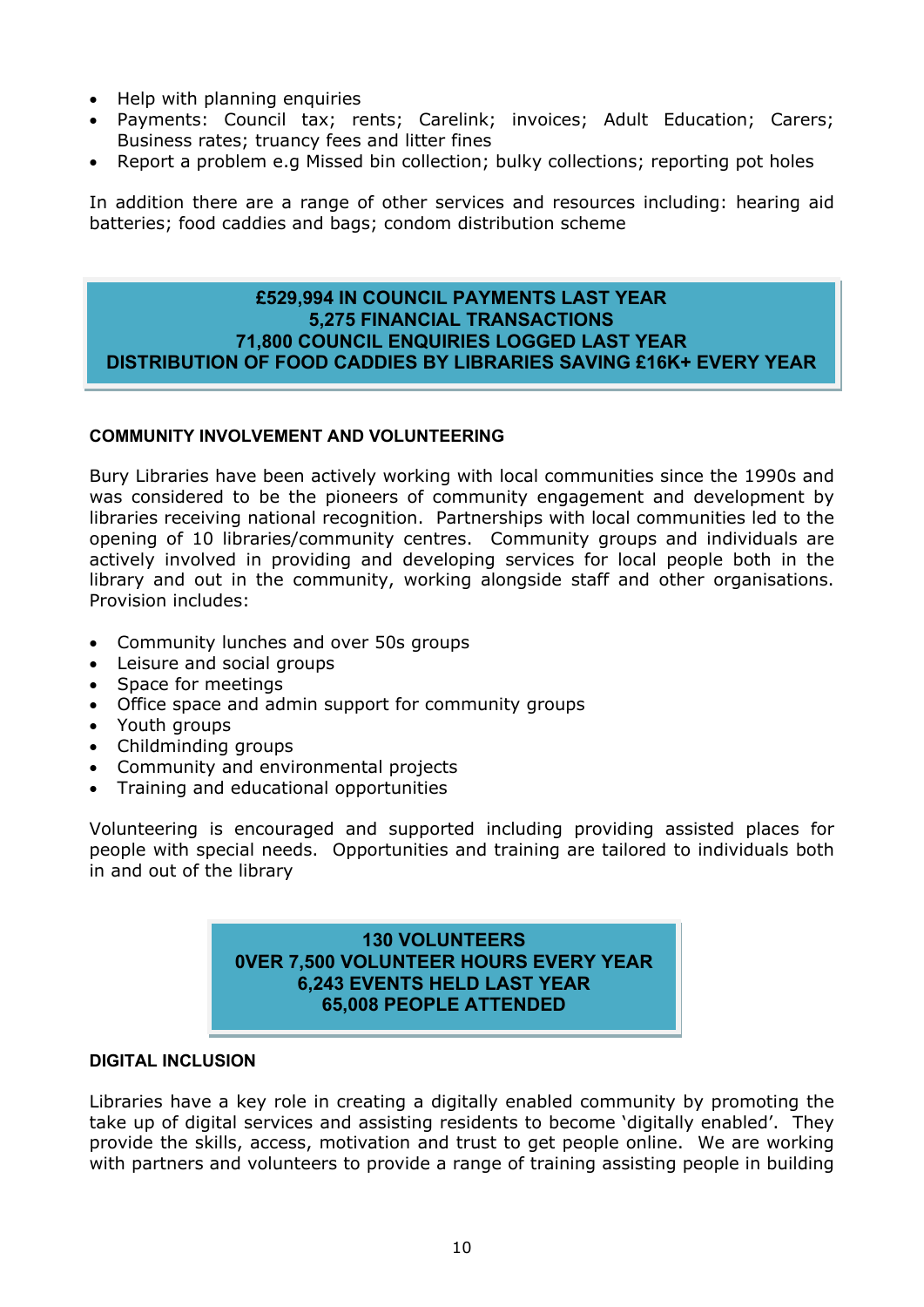up their IT skills allowing them to get access to the increasing number of council and government digital by default services.

In addition the Library Service has a network public access computers providing free access to the internet and Microsoft Office applications for members. We also run coding sessions with partners so that people can learn to write computer programmes such as applications and games.

Public access Wi-Fi is currently provided at two libraries allowing people to use their own devices for free. A successful bid of £37,000 will enable the installation of public access Wi-Fi in all libraries by spring 2016.

# **433 IT TRAINING SESSIONS LAST YEAR 1,496 ATTENDEES 185 PUBLIC ACCESS COMPUTERS PROVIDE 325,462 HOURS OF IT TIME**

#### **LIBRARY WEBSITE & VIRTUAL LIBRARY**

The library website has been redesigned making it simpler to use and more focused on customer tasks. This has made it easier to access our high quality online library service which is available 24/7 to customers. It provides access to information using online reference resources, downloading eBooks and eAudiobooks, searching, ordering and renewing items from the library catalogue, communication through social media, digitisation of local resources [\(www.bury.gov.uk/10880\)](http://www.bury.gov.uk/10880) and booking of library events.

Bury Libraries webpages are the second most visited on the council website following the council launch page.

The range of eBooks available for public lending is currently limited by publisher controls and licenses but pressure is being applied nationally by libraries to improve this situation and the feeling is that this is a developing market.

#### **853,956 VIRTUAL VISITS LAST YEAR 212,771 SEARCHES OF THE ONLINE CATALOGUE 195,388 SEARCHES OF ONLINE REFERENCE SOURCES 6000 LOANS OF EBOOKS**

## **Appendix 2 On-line Survey for the Library Review**

*Note this is a Word version of the draft online survey. Word cannot replicate all the online survey features. Where possible these have been indicated below in italics. The survey itself will also be available in paper format.*

## **Libraries Initial Public Consultation**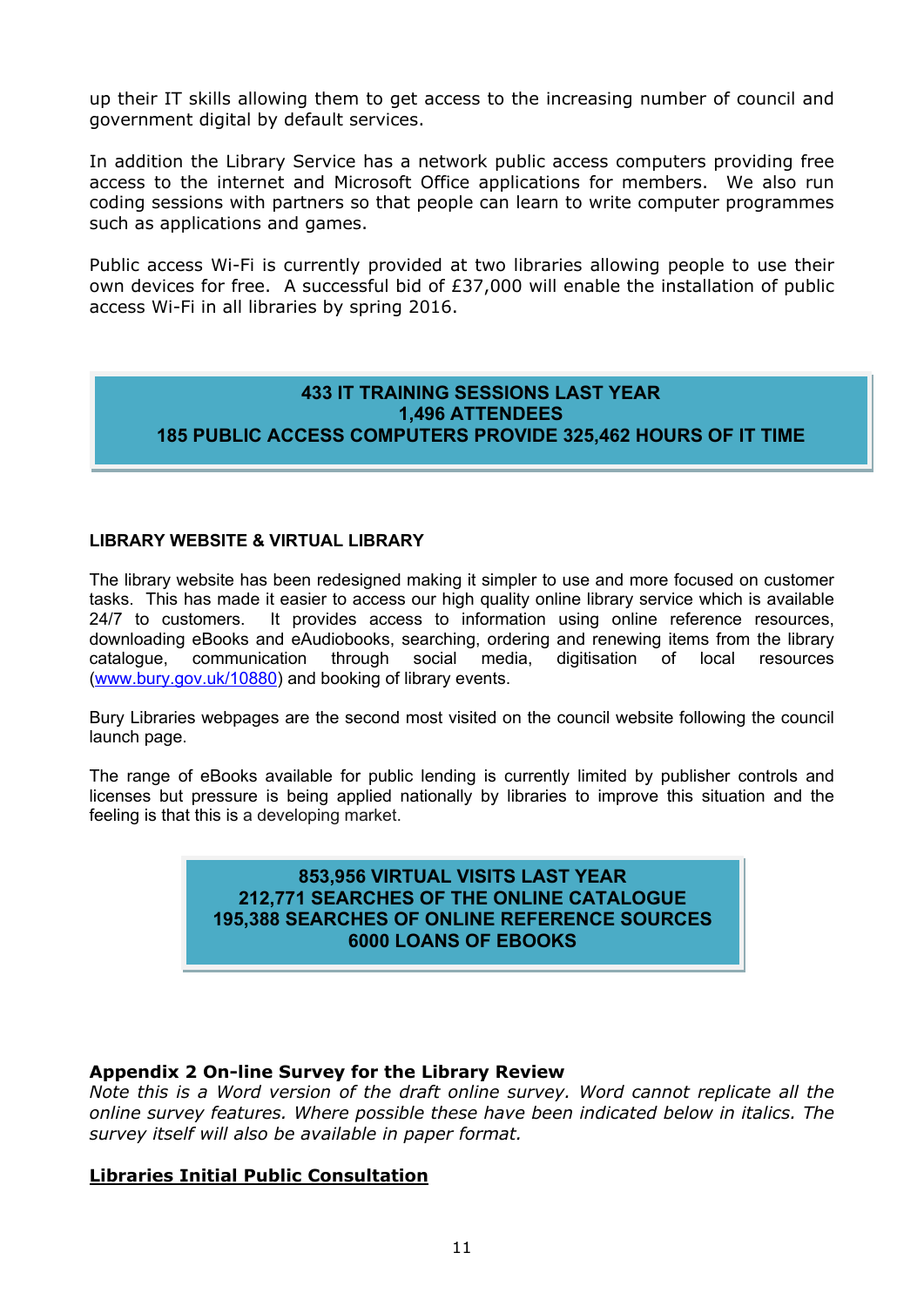## **Why Bury Council is reviewing its Library Service and is asking you to complete this survey**

In response to Government's Comprehensive Spending Review, the Council must find ways of delivering savings over the next four years.

The Council remains committed to retaining a high quality library service, but anticipates that there will be changes.

However the Council will continue to provide a service that meets its legal duties, including to its more vulnerable residents and to groups protected by Equalities legislation.

It will support the aspirations of residents of all ages for lifelong learning, access to books and information.

In reviewing the service, the Council will consider how technologies, including computers and digital services, can continue to improve the Library Service. The Council will look at the contribution the Library Service can make to helping everyone take advantage of these technologies.

The Council recognises the importance of libraries as community spaces. The review will explore options for strengthening their role in meeting community needs.

This survey asks for your views on these issues and about your current use of the Library Service. Whether you use the service or not, you are invited to participate. The Council values the views of all residents.

## **PRINCIPLES**

The Council is proposing six key principles to guide the development of options for change. Please indicate whether you agree or not with each one.

**1. PRINCIPLE 1** To provide a Library Service across the borough which provides all residents with access to libraries and to electronic services sufficient in number, range and quality to support reading for pleasure, lifelong learning, the development of new skills and the effective use of information.

*Please indicate below whether you agree with Principle 1.*

- Strongly agree
- Agree
- Neither agree nor disagree
- Disagree
- Strongly disagree

**2. PRINCIPLE 2** To ensure the needs of more vulnerable residents and groups protected by Equalities legislation are taken fully into account in the provision of these services. *Please indicate below whether you agree with Principle 2.*

- Strongly agree
- Agree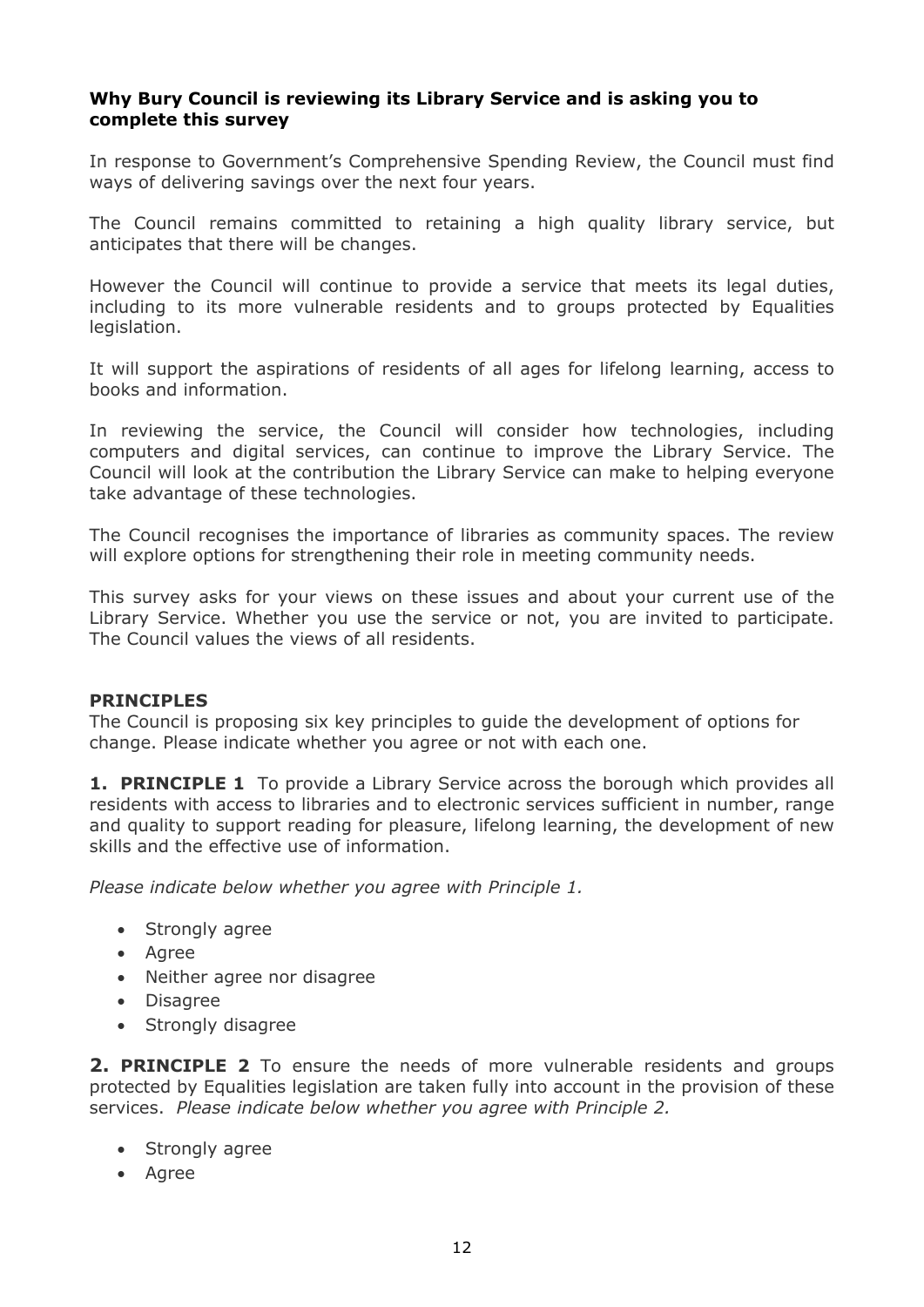- Neither agree nor disagree
- Disagree
- Strongly disagree

**3. PRINCIPLE 3** To ensure the resources committed to the Library Service are used as efficiently as possible by exploring options to reduce running and maintenance costs and to share premises with Council and other services. *Please indicate below whether you agree with Principle 3.*

- Strongly agree
- Agree
- Neither agree nor disagree
- Disagree
- Strongly disagree

**4. PRINCIPLE 4** To explore options for investing in technology to improve access to the Library Service, for example by extending opening hours, increasing our digital offer and enhancing provision for those with sensory impairments. *Please indicate below whether you agree with Principle 4.*

- Strongly agree
- Agree
- Neither agree nor disagree
- Disagree
- Strongly disagree

**5. PRINCIPLE 5** To welcome the contribution that members of the community can make to the Library Service as volunteers, supporting both traditional and digital services. *Please indicate below whether you agree with Principle 5.*

- Strongly agree
- Agree
- Neither agree nor disagree
- Disagree
- Strongly disagree

**6. PRINCIPLE 6** To meet local aspirations for a network of community spaces across the borough in which the Council and local communities can work together as partners in meeting local needs.

*Please indicate below whether you agree with Principle 6.*

- Strongly agree
- Agree
- Neither agree nor disagree
- Disagree
- Strongly disagree

7. Do you feel there are other key principles that should be taken into account during the review?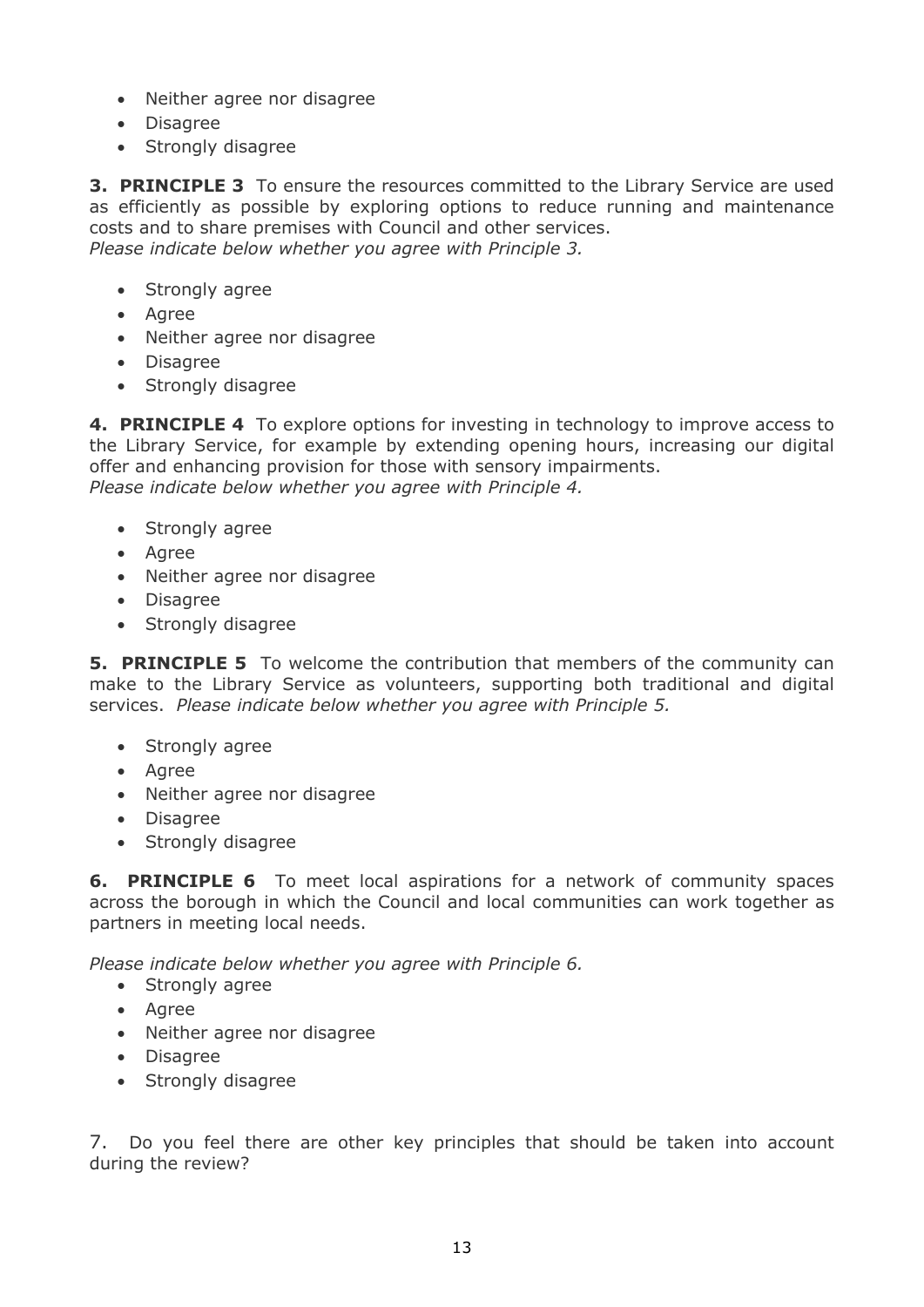- Yes
- No
- 8. If yes, what are these principles? Please outline briefly in the box below.

# **YOUR USE OF THE LIBRARY SERVICE**

- 9. Do you use Bury's Library Service?
	- Yes
	- $\bullet$  No

*Note that if a respondent selects No, they automatically skip to Q12. Respondents do not see question numbers. This prevents any confusion about number sequencing.*

# **YOUR CURRENT USE OF THE LIBRARY SERVICE**

10. Approximately how often do you visit a library? (Please tick one box only)

- More than once a week
- About once a week
- Two or three times per month
- At least once a month
- At least twice a year
- Once a year or less
- 11. How do you usually travel to the library?
	- Car as driver
	- Car as passenger
	- Bus
	- Tram
	- Walk
	- Taxi
	- Cycle
	- Other (please specify)

## **WHY YOU DO NOT USE BURY'S LIBRARY SERVICE**

*This question is only seen by those who answered 'No' to Question 9.*

12. Please indicate below the reason/s why you do not use Bury's Library Service. Check all that apply.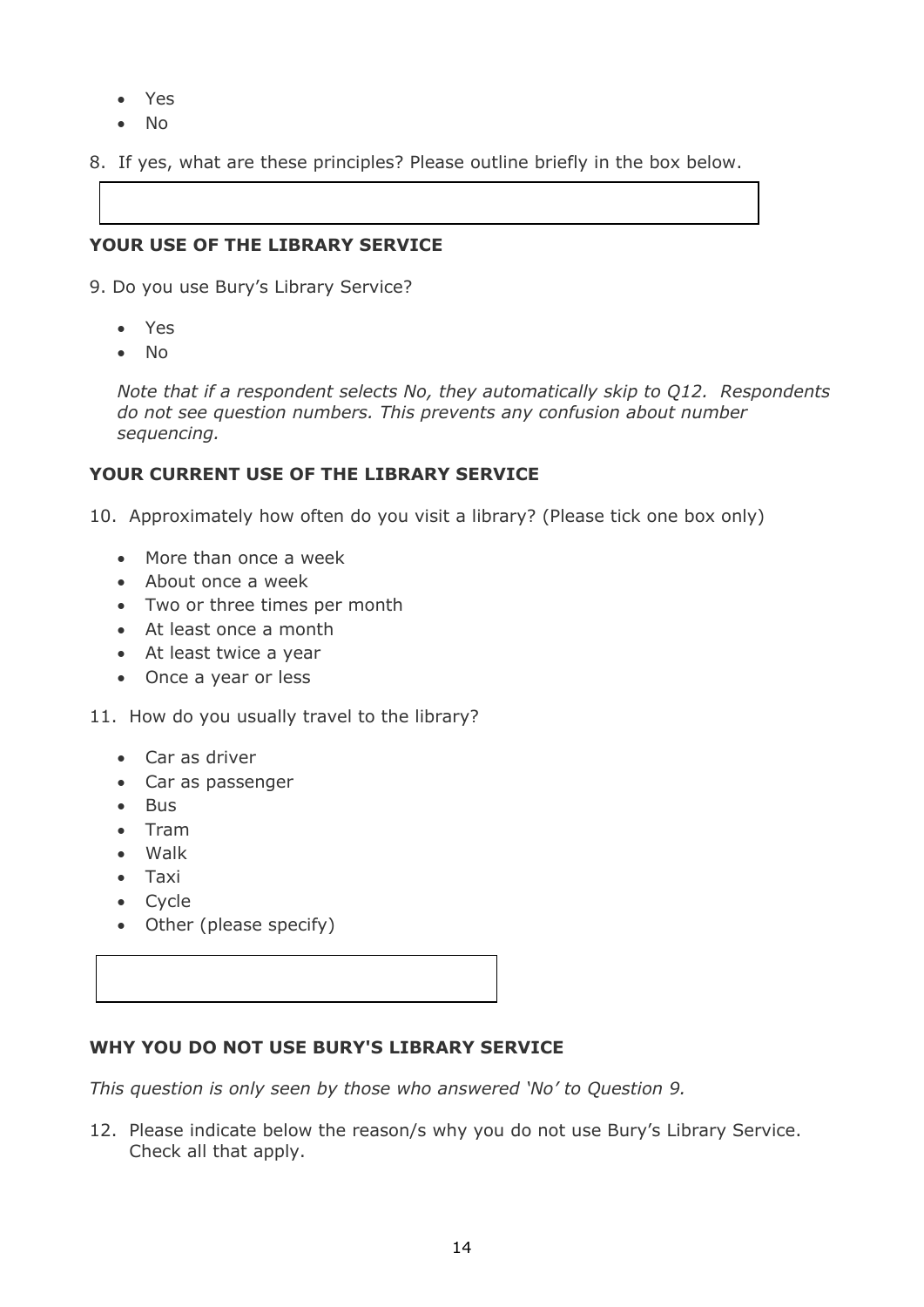- I do not know what services it offers
- I am not interested in using a library
- I have no need to use a library
- I live too far away from a library
- Library opening hours are not convenient for me
- I do not know where my nearest library is
- It is too difficult for me to get to a library
- I can't afford to travel on public transport to a library
- Other (please specify)

# **A FUTURE LIBRARY SERVICE**

Your answers to the questions in this section will help the Council as it considers options for developing Bury's Library Service.

- 13 The Council may consider options for extending opening hours. Please indicate which times, if any, would make it easier for you to use the Library Service. Note that the library may not be staffed at all these times.
	- before 9am
	- lunchtime
	- evening (5pm to 10pm)
	- Saturdays
	- Sundays
- 14. The Council is considering improving digital services within its Library Service. These might include:
	- downloadable e-newspapers and magazines
	- music and video streaming
	- increased online resources for researching local and family history
	- remote access on all devices to the library catalogue
	- and free Wi-Fi.

Would you be more likely to use the Library Service, or use it more than you do now, if these services were available?

- Much more likely
- More likely
- It would make no difference
- 15. The Council would like the Library Service to help everyone take advantage of new technologies. Do you agree that the Library Service should develop in this way?
	- Strongly agree
	- Agree
	- Neither agree nor disagree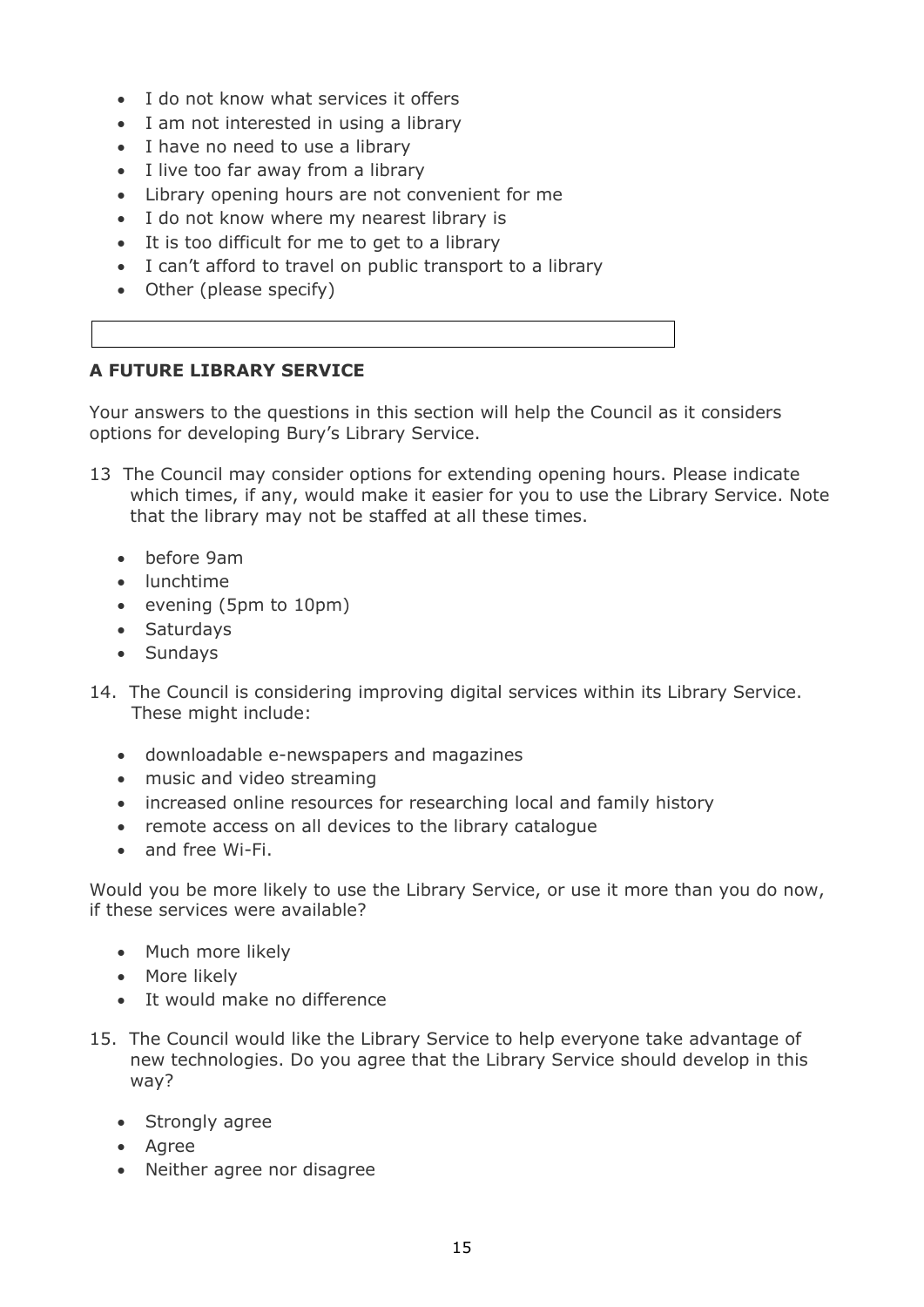- Disagree
- Strongly disagree
- 16. Would you consider volunteering to support the Library Service in Bury?
	- Yes
	- No
- 17. Are there any other comments you would like to make about Bury's Library Service review? Please use the space below to provide these.

## **ABOUT YOU**

These questions are optional. Please feel free to skip any that you do not want to answer.

18. Please indicate whether you are

- Resident in Bury
- Working in Bury, but resident in another borough
- Studying in Bury, but resident in another borough

19. Are you...?

- Male
- Female
- Other please specify

20. What is your age?

- under 18
- $18 to 29$
- $30 to 44$
- $-45$  to 64
- $65+$

21. What is your postcode?

- 22. What is your ethnic group? *These categories are those recommended for use in paper or online surveys in England by the Office for National Statistics.*
	- White Welsh/English/Scottish/Northern Irish/British
	- White Irish
	- White Gypsy or Irish Traveller